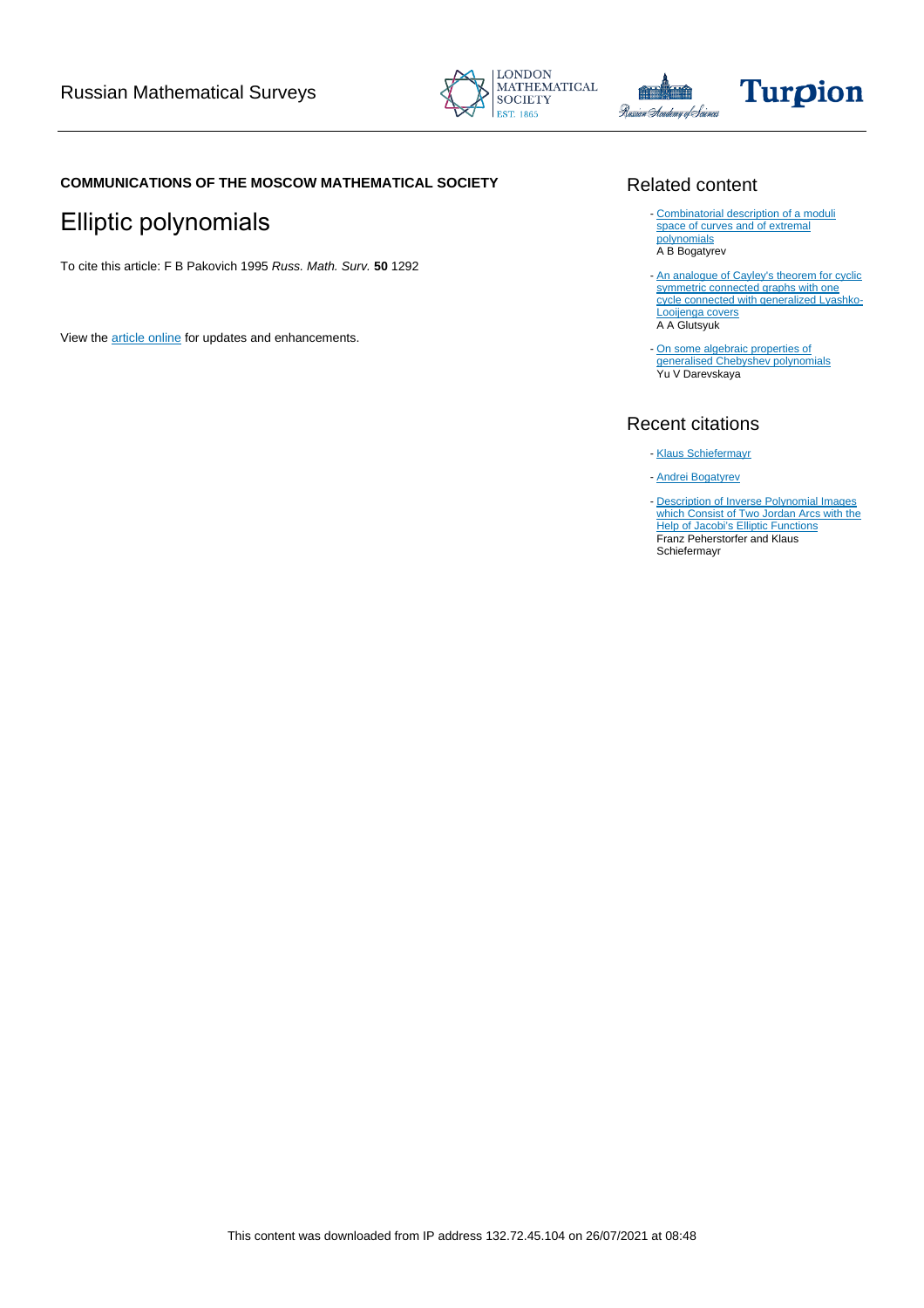#### **Elliptic polynomials**

#### F. B. Pakovich

1. Classical Chebyshev polynomials, which we can define, for example, with the help of the equality  $T_n(\cos\varphi)=\cos n\varphi,$  possess many remarkable properties. The best known is that, among all the real polynomials of degree  $n$  with leading coefficient 1, these polynomials, after a suitable normalization, have least deviation from 0 on the segment  $[-1, 1]$  (see [1], Ch. 2). As is shown below, we can also describe these polynomials to within linear equivalence in purely geometric terms as polynomials for which the inverse image of a certain segment is homeomorphic to a segment. In this note we take this property of Chebyshev polynomials as a basis for defining their generalization—elliptic polynomials, that is, complex polynomials for which the inverse image of a certain segment is homeomorphic to the union of two segments.

2. We denote by  $a_1, a_2, \ldots, a_k$  all the critical values of the polynomial  $P(z) \in \mathbb{C}[z]$  which lie within the segment  $[u_1, u_2]$ , and also put  $a_0 = u_1$ ,  $a_{k+1} = u_2$ . In studying the geometry of the set  $P^{-1}[u_1, u_2]$  it is convenient to regard it as embedded in the plane graph  $G_p$  whose vertices are the inverse images of the points  $a_i$ ,  $i = 0, \ldots, k + 1$ , and whose edges are the inverse images of the segments  $[a_i, a_{i+1}], i = 0, \ldots, k$ . The degree of each vertex with coordinate *x* is equal to the multiplicity with which the polynomial takes its value at this point if  $P(x) \in \{u_1, u_2\}$ , and equal to double the multiplicity if  $P(x) \in \{a_1, \ldots, a_k\}.$ 

Lemma 1. The graph  $G_p$  consists of  $S_p = \sum_{i=0}^{k+1} \# \{P^{-1}(a_i)\} - (k+1) \deg P$  connectivity *components each of which is a tree.*  $S_p = 1$  if and only if all the critical values of  $P(z)$  belong *to the segment*  $[u_1,u_2]$ *, and*  $S_p = 2$  *if and only if all the critical values of*  $P(z)$  *except for one belong to* [u<sub>1</sub>, u<sub>2</sub>], and the inverse image of the single critical value not lying on [u<sub>1</sub>, u<sub>2</sub>] contains *only one critical point at which the polynomial takes its value with multiplicity two.*

**Theorem 1.** Let  $P(z) \in \mathbb{C}[z]$  be a polynomial of degree n for which the inverse image of a certain *segment is homeomorphic to a segment. Then there exist*  $a, b, \tilde{a}, \tilde{b} \in \mathbb{C}$  *such that*  $\tilde{a}P(a z + b) + \tilde{b} =$ *Tn (z), where T<sup>n</sup> (z) is the nth Chebyshev polynomial.*

**Definition 1.** The polynomial  $P(z)$  is called *elliptic* if there exists a segment  $[u_1, u_2]$  such that  $P^{-1}[u_1, u_2]$  is the union of two different sets (which may be intersecting) each of which is homeo morphic to a segment.

For definiteness we shall assume everywhere from now on that  $[u_1, u_2] = [-1, 1]$ .

**Theorem 2.** *A polynomial P(z) of degree η is an elliptic polynomial if and only if it satisfies the equation*

$$
P^{2}(z) - \left(\frac{P'(z)}{n(z-x)}\right)^{2} R(z) = 1,
$$
 (1)

*where R(z) is a 4th degree polynomial with leading coefficient* 1 *and without multiple roots, and is a certain complex number.*

We note that the roots of  $R(z) = (z - \alpha)(z - \beta)(z - \gamma)(z - \delta)$  are precisely the coordinates of the vertices of odd degree of the graph *G<sup>p</sup> .*

**Definition** 2. An elliptic polynomial is called *primitive* if it cannot be put in the form of a composition  $\pm T_d(Q(z))$ , where d, deg  $Q(z) > 1$ .

**Definition 3.** Two polynomials  $P(z)$  and  $Q(z)$  are called (linearly) *equivalent* if  $a, b \in \mathbb{C}$  exist such that  $P(z) = \pm Q(az + b)$ .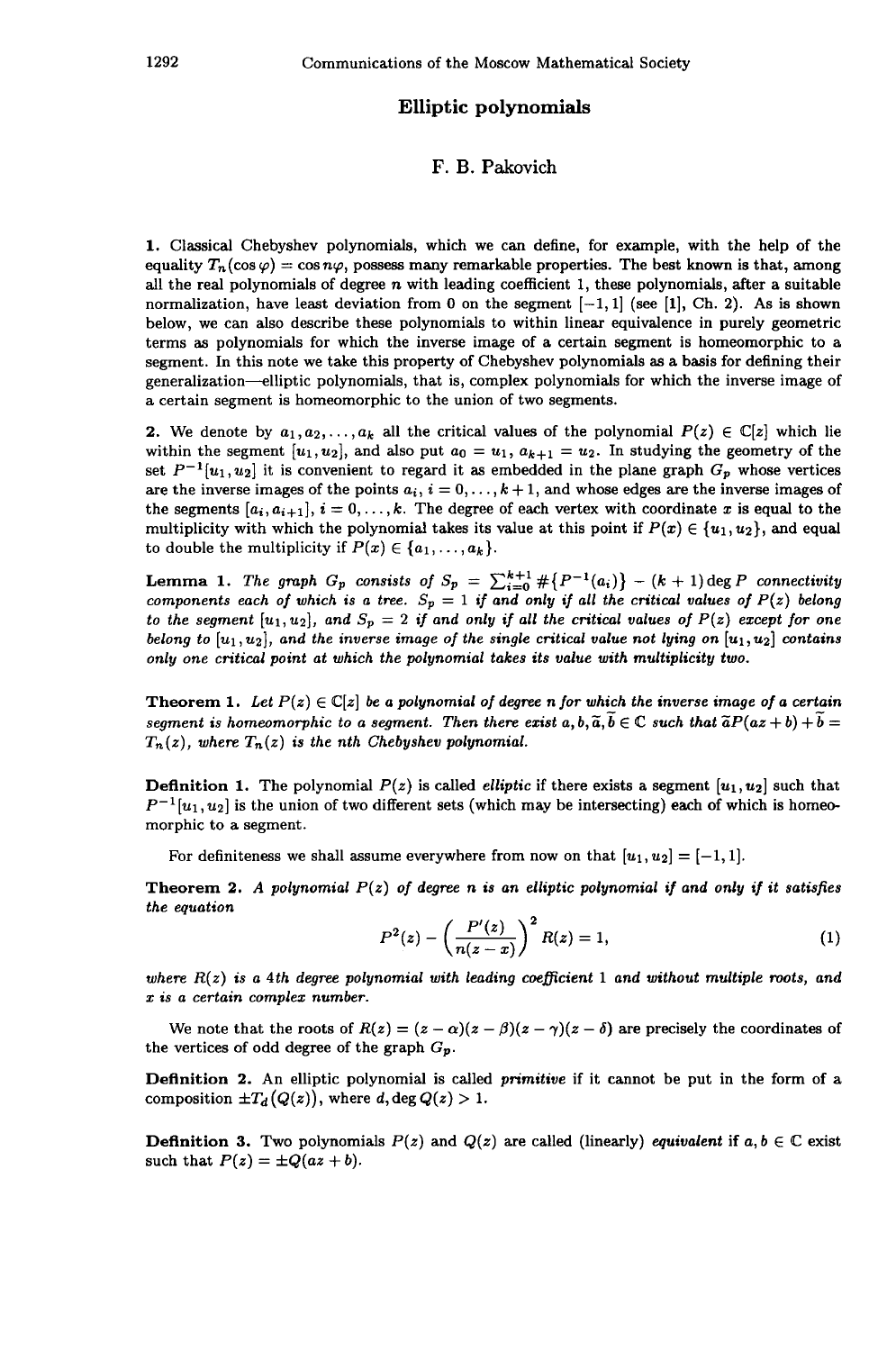Suppose that we have an equivalence class of elliptic polynomials of degree n. We choose representations  $P(z)$  in it so that  $\alpha + \beta + \gamma + \delta = 0$  and suppose that

$$
R(z) = (z - \alpha)(z - \beta)(z - \gamma)(z - \delta) = z^4 - 6Az^2 + 4Bz + C.
$$

From the numbers *A, B, C* we now construct the elliptic curve

$$
L_p: w^2 = 4v^3 - g_2v - g_3, \quad g_2 = 3A^2 + C, \quad g_3 = -AC + A^3 - B^2,
$$

and the point  $N_p = (v, w) = (A, B)$  on it. If  $P(z)$  is another representation in the same class for which  $\alpha + \beta + \gamma + \delta = 0$ , then  $\widetilde{P}(z) = \pm P(\lambda z)$ , where  $\lambda \in \mathbb{C}^{\times}$ , and hence  $\widetilde{R}(z) = z^4 - 6A\lambda^2 z^2 +$  $4B\lambda^3 z + C\lambda^4$ . Therefore, as we easily verify, the curve  $L_{\tilde{p}}$  is isomorphic to the curve  $L_p$  and the point  $N_{\widetilde{\mathcal{D}}}$  in this isomorphism goes into the point  $N_p$ . Thus we have a well-defined map  $F_n$  from the set of equivalence classes of elliptic polynomials of degree *η* into the set of isomorphism classes of elliptic curves with a distinguished point.

We note that the map

$$
(x,y) = \left(\frac{1}{2}\left(\frac{B+w}{A-v}\right), 2v+A-\frac{1}{4}\left(\frac{B+w}{A-v}\right)^2\right)
$$

establishes a birational isomorphism between the curve  $L_p$  and the curve  $y^2 = R(x)$ . We can therefore consider the pair  $(L_p, N_p)$  as an elliptic curve  $y^2 = R(x)$  together with the point at infinity.

**Theorem 3.** The map  $F_n$  effects a bijective correspondence between the set  $V_n$  of equivalence *classes of primitive elliptic polynomials of degree* η *and the set W<sup>n</sup> of isomorphism classes of pairs (L, N), where L is an elliptic curve over* C *and Ν is a point of proximate order η on it.*

3. In similar fashion to Chebyshev polynomials, elliptic polynomials under certain natural restric tions possess interesting extremal properties.

**Theorem 4.** Let  $P(z) = a_n z^n + \cdots + a_1 z + a_0$  be an elliptic polynomial such that  $R(z) =$  $(z - \alpha)(z - \beta)(z - \gamma)(z - \delta)$  has only real roots,  $\alpha < \beta < \gamma < \delta$ . Then among all the real  $polynomials$  *of degree n with leading coefficient*  $1$  *the polynomial*  $\widetilde{P}(z) = P(z)/a_n$  *has the least deviation from* 0 *on the set*  $[\alpha, \beta] \cup [\gamma, \delta]$ *. The absolute value of the deviation is equal to*  $1/|a_n|$ *.* 

**Example.** Consider the third-order point  $(v, w) = (3, 4)$  on the elliptic curve  $w^2 = 4v^3 - 60v + 88$ . We can easily verify that the polynomials in (1) take the forms:

$$
R(z) = z4 - 18z2 + 16z + 33, \qquad P(z) = \frac{1}{8}(z3 + 3z2 - 9z - 19), \qquad x = 1.
$$

Now, using Theorem 4, we deduce that, among all the real polynomials of degree 3 with leading coefficient 1, the polynomial  $P(z) = z^3 + 3z^2 - 9z - 19$  deviates least from zero on the set  $\left[-1 - 2\sqrt{3}, -1\right] \cup \left[-1 + 2\sqrt{3}, 3\right]$ . The absolute value of the deviation is 8.

The author expresses his thanks to M. G. Zaidenberg, Β. Β. Venkov, and particularly to G. B. Shabat, for attention to this work and for useful discussions.

*Remark.* After completion of this paper, A. P. Veselov drew the author's attention to the fact that the connection between polynomials satisfying (1) and isomorphism classes of elliptic curves with a distinguished point of finite order has already been studied in [6] from a somewhat different point of view.